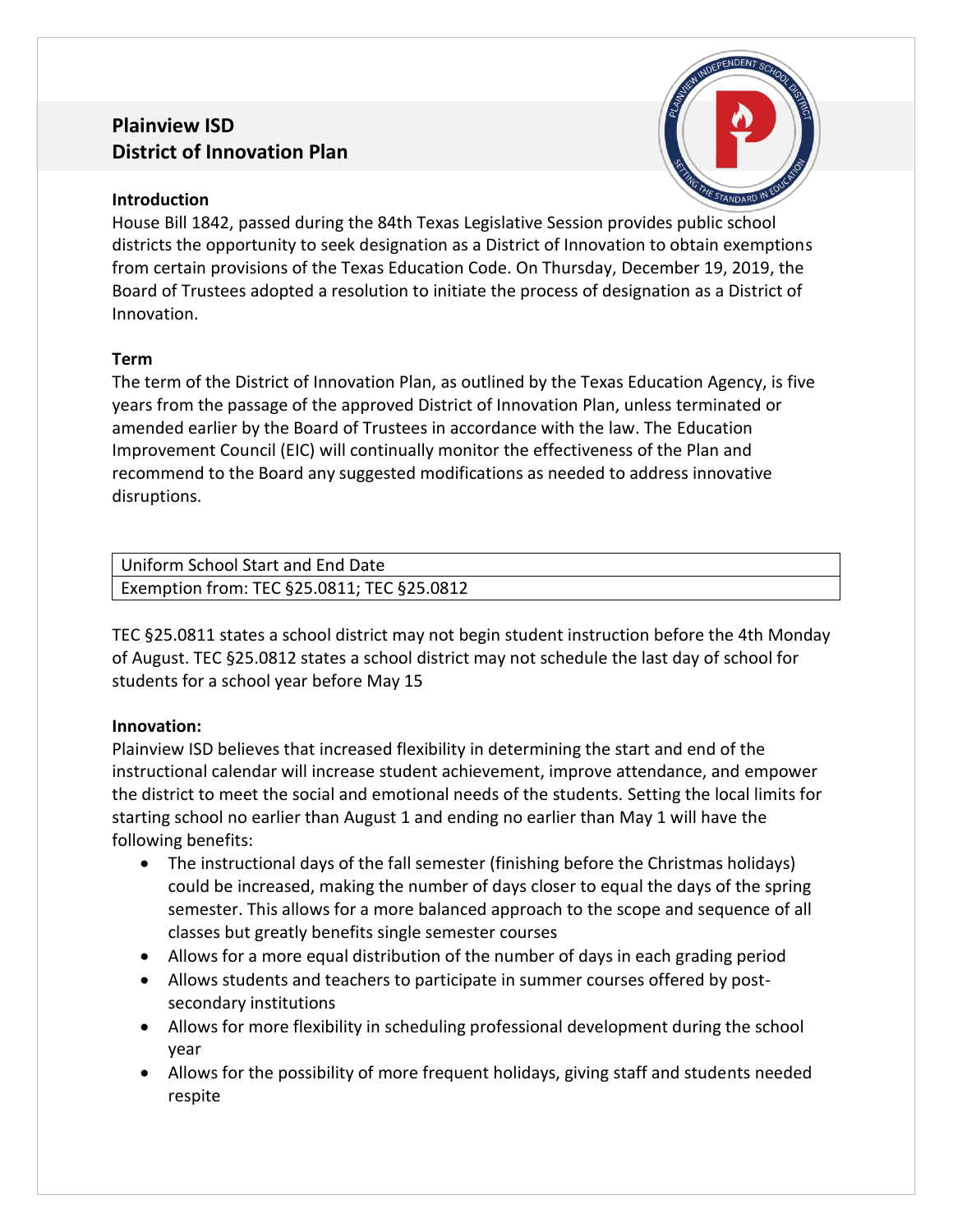Teacher Certification

### Exemption from: : TEC §21.003(a); TEC§ 21.057

TEC §21.003(a) states a person may not be employed as a teacher by a school district unless the person holds an appropriate certificate or permit issued by the appropriate state agency. In the event a district cannot locate a certified teacher for a position or a teacher is teaching a subject outside of their certification, the district must request emergency certification from the Texas Education Agency and/or State Board of Educator Certification. TEC§ 21.057 requires that a school district provide parental notification if the district assigns an inappropriately certified or uncertified teacher to the same classroom for more than 30 consecutive instructional days.

#### **Innovation:**

Plainview ISD will continue to seek highly effective certified educators for teaching positions. By establishing local certification in lieu of requirements set in the education code, Plainview ISD will be able to best serve students by employing high quality educators that might not ordinarily qualify under the traditional teacher certification pathway. Examples of this could be an experienced university professor being allowed to teach an upper level academic course, a local technician with a master level skill teaching students in a Career and Technology class, or a teacher already certified in one subject being allowed to teach a different subject as long as he/she possessed sufficient university hours in the different subject.

In order to best serve students, all decisions on teacher certification and assignments will be handled locally, and notification of District Teaching Permits (local certification) shall not be necessary.

The principal may submit to the superintendent and/or the designee a request for District Teaching Permit (local certification) outlining the individuals credentials/qualifications.

Qualification for local certification could include, but is not limited to:

- professional work experience
- formal training/education in the content area
- active/relevant professional industry certification/registration
- a combination of work experience, training, and education
- demonstration of successful experience working with students

The superintendent or his/her designee will then approve the request if the individual possesses the knowledge, skills and experience required of the position and feel the individual could be an asset to students, by providing quality instruction.

An employee working under a District Teaching Permit who does not hold a state teaching certification will not receive a contract, but will work on an at-will basis and have a separate pay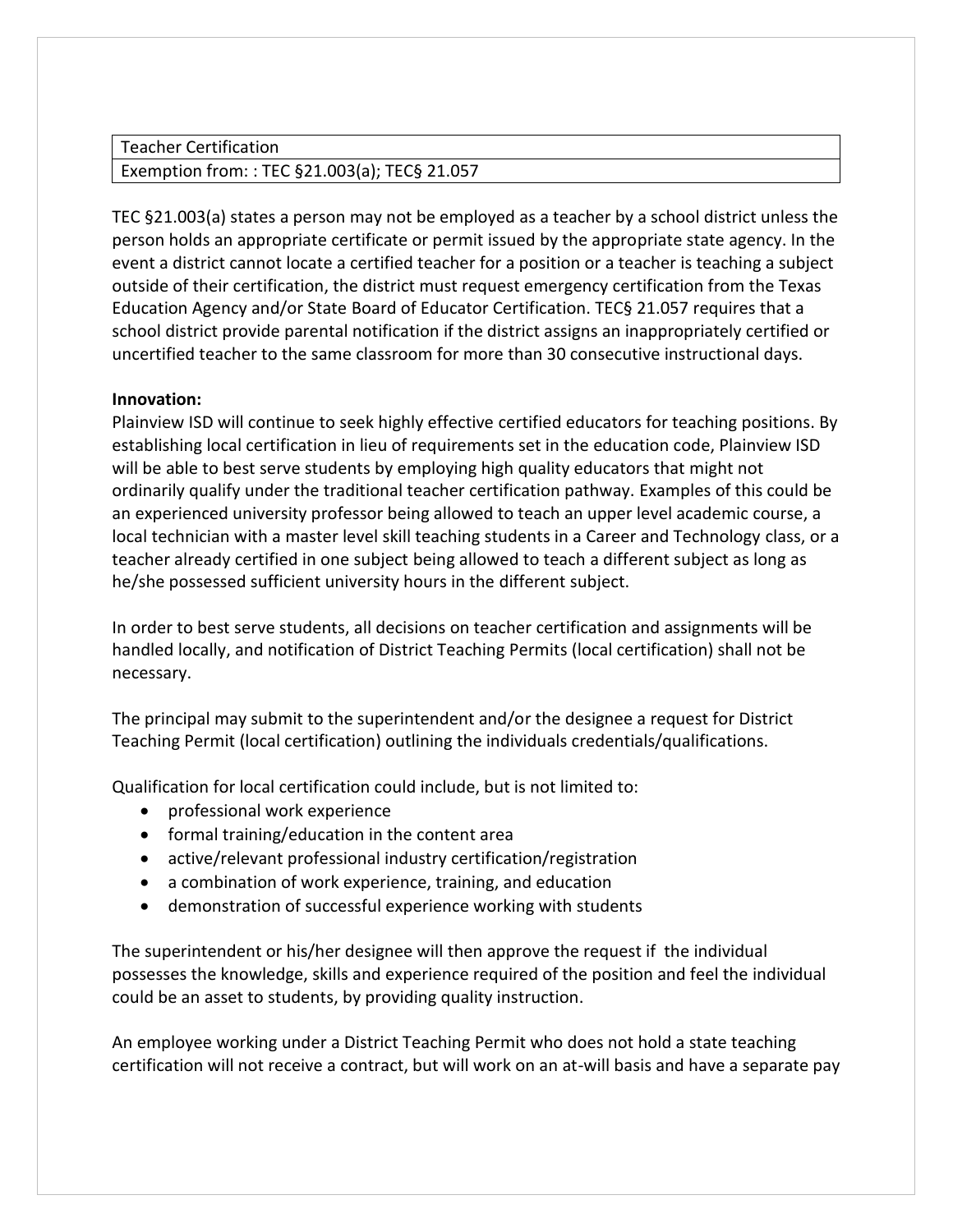scale from state certified teachers. The District Teaching Permit will become void at the end of the school year in which it is issued.

A teacher certification waiver, state permit applications, notifications, or other paperwork will not be submitted to the Texas Education Agency or other district stakeholders.

An employee working under a District Teaching Permit (local certification) will be appraised under the same teacher appraisal system as required of all certified teachers and will adhere to the same professional standards, ethics, and requirements of all certified teachers. Also, where applicable and appropriate, employees working under a District Teaching Permit will be encouraged to seek state certification in the area that they are teaching.

All state certified teachers will continue to receive a contract and will be paid according to the state and district teacher pay scale.

| <b>Class Size requirement</b>                 |  |
|-----------------------------------------------|--|
| Exemption from: TEC $§25.112$ ; TEC $§25.113$ |  |

TEC §25.112 requires districts to maintain a class size of 22 students or less for Kindergarten – 4th Grade classes. TEC §25.113 requires a district to notify parents of waivers or exceptions to class size limits. Districts are required by state law to maintain a 22:1 student to teacher ratio for Kindergarten – 4th Grade classes

#### **Innovation:**

Plainview ISD recognizes that smaller class sizes are beneficial and will continue to use the 22:1 student/teacher ratio for Kindergarten-4<sup>th</sup> grade in projecting the number of staff needed for future school years. If all the classes on a particular grade level reach the 22:1 ratio, the district will determine if it best suits the district to enroll the student at another campus, allow the current campus to exceed the 22:1 limit, or hire an additional classroom teacher to compensate for the additional students. No campus will be allowed to exceed 24:1 student/teacher ratio in each section of a grade level. The Plainview ISD school board will be informed at the next convenient meeting when a grade level is exceeding the 22:1 ratio, however parental notification in each instance will be optional. Each section in a grade level will receive new students equally. Transfers will not be allowed into a campus if it will increase the ratio over 22:1.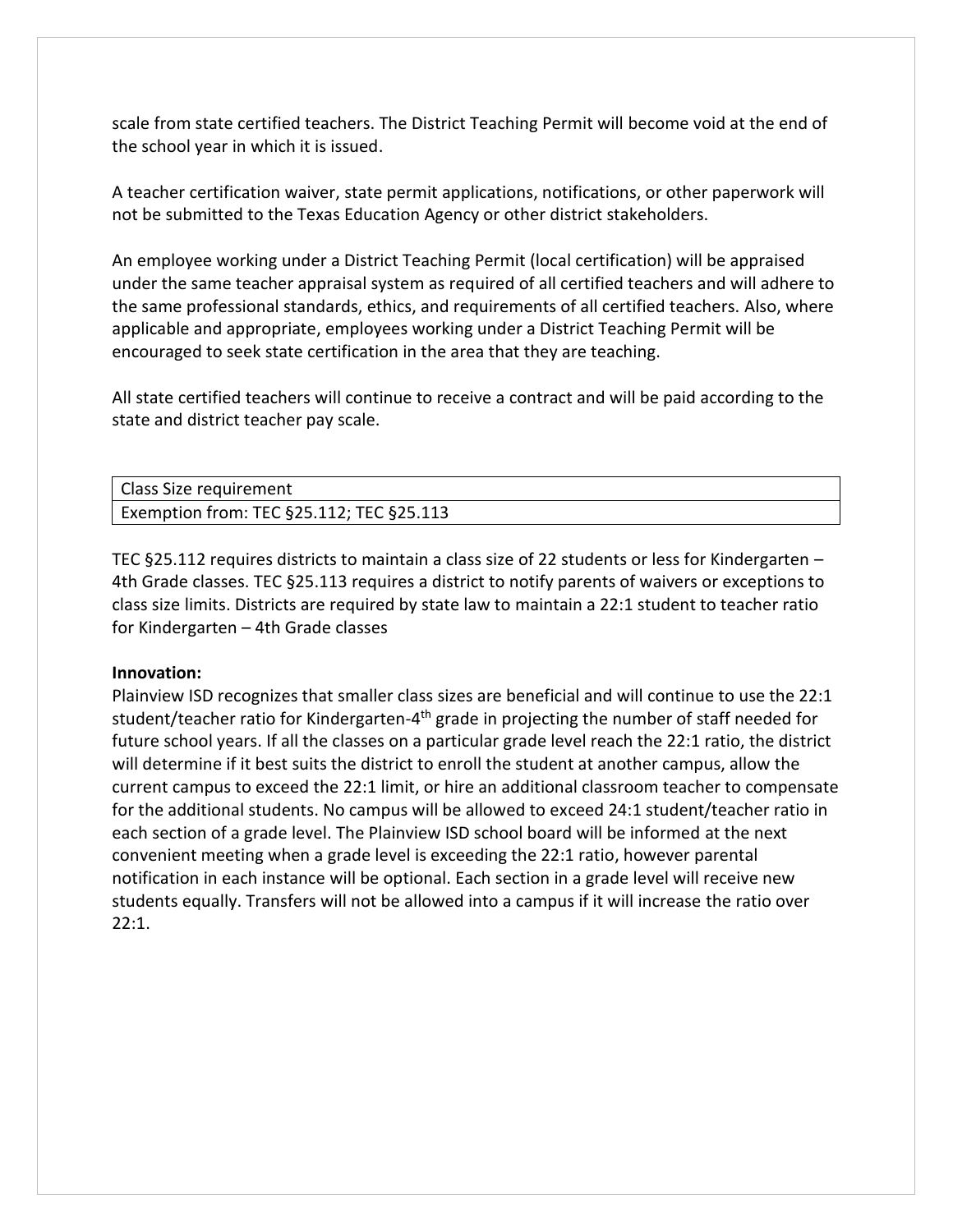Designation of Campus Behavior Coordinator Exemption from: TEC §37.0012

TEC§37.0012 requires a person be designated to serve as the Campus Behavior Coordinator (CBC) who is primarily responsible for maintaining student discipline and implementation of Chapter 37 and allows duties imposed on a campus principal or other campus administrator to be performed by the campus behavior coordinator.

#### **Innovation:**

Plainview ISD has always taken a collaborative approach to student discipline in the campuses. With exemption from the requirement and duties of the Campus Behavior Coordinator, principals will be able to create the system where the duties of the CBC are shared among the administrative staff. This allows a more personal and effective approach to student discipline and better communication with parents.

| Limitation on Out of School Suspension Assignments |
|----------------------------------------------------|
| Exemption from: TEC §37.005 (c)                    |

TEC §37.005 (c) states a school district may not assign an out-of-school suspension as a disciplinary consequence to a student below grade three.

### **Innovation:**

Plainview ISD values a supportive and conducive learning environment for all students in a classroom and throughout the school. If an occasion arises where a student or small groups of students are disrupting that environment, correction and disciplinary consequences are applied. There are times when the student continues the disruption beyond the classroom and disrupts other environments throughout the school. The statute that limits out-of-school suspensions to only students in third grade or above places an unnecessary burden on the school and further limits techniques available for maintaining classrooms where quality learning can take place. Although out-of-school suspension assignments for young students will not be common, they will be used as necessary to maintain order in the classroom and encourage parental engagement in the growth of the students.